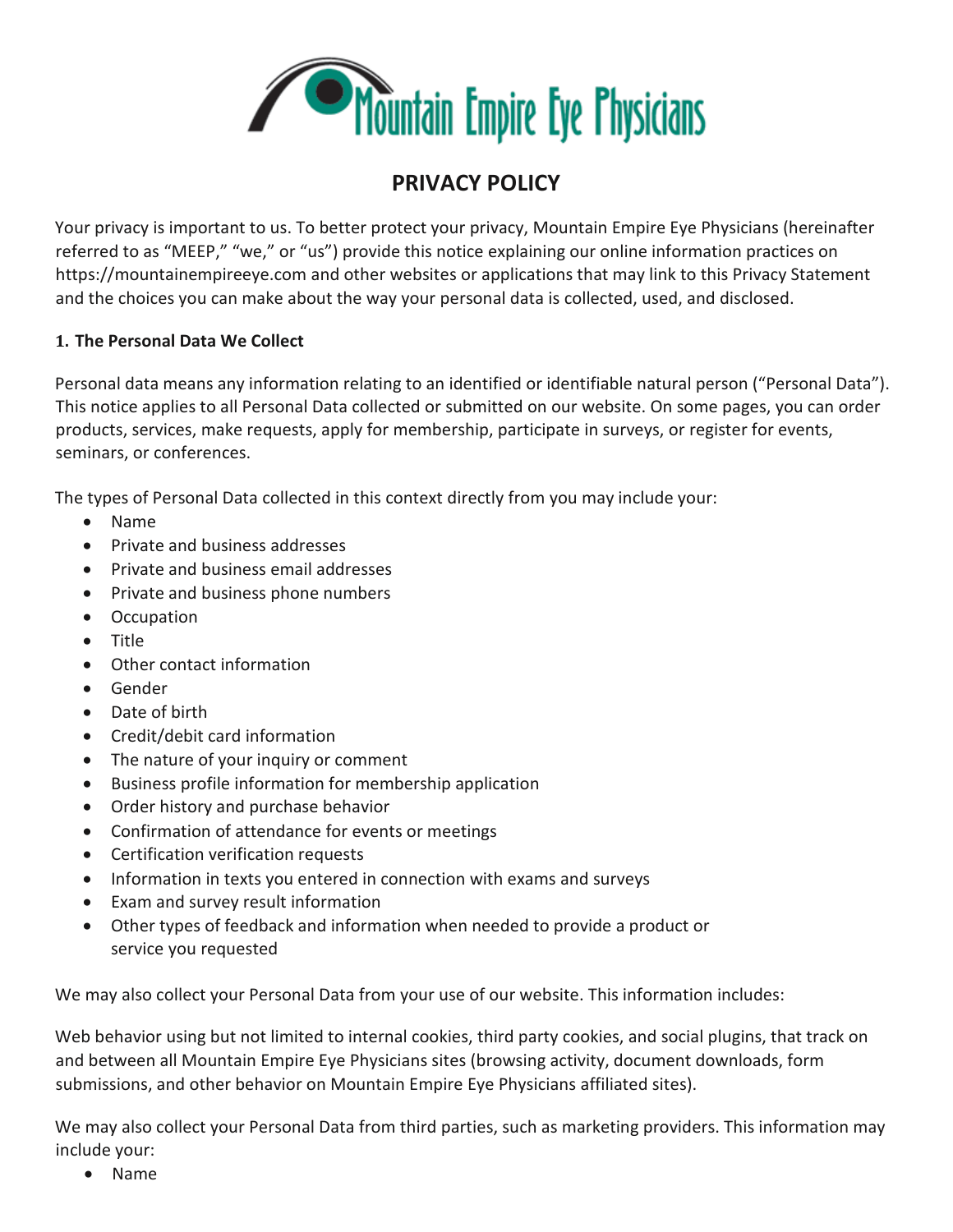- Personal and business address
- Personal and business email address
- Business phone number
- Company and/or educational institution
- Date of birth

## **2. How Mountain Empire Eye Physicians Uses Your Personal Data**

We process your Personal Data only on a sufficient legal basis according to the applicable data protection laws. The legal basis can be one of the following:

- To fulfil our contractual obligations towards you; this is the case, for instance, where we: conduct your exams and surveys and calculate the respective results; perform the member programs; manage the customer accounts;
- Your consent; this is the case, for instance, where we send direct marketing information by electronic communication to you; track your web behavior; give you access to benefits on third party websites;
- Legitimate interests; this is the case, for instance, where we send you direct marketing information by other means than electronic communication; or
- To comply with our legal obligations.

Where the processing is based on consent you may withdraw your consent at any time without affecting the lawfulness of the processing based on consent before its withdrawal. You can do so by contacting us using the contact details set forth below.

Except where your Personal Data are processed by us to comply with a statutory or contractual obligation, you are not obliged to provide Your Personal Data. However, if you refuse to provide your Personal Data, it may not be possible for us to provide you with the services available on our website.

We use the Personal Data you submit or otherwise provide about yourself on our website for the following purposes:

- To complete your request or order
- To respond to inquiries and to confirm orders or registrations
- To perform our services to you and to administer our contractual relationship with you, such as calculating and providing the results of exams and surveys, and performing the member programs
- To manage your accounts
- To provide you with updates and other information that we think may be of interest to you
- To perform statistical analyses
- To send you news, announcements, and other marketing and promotional communications

#### **3. Disclosure of Personal Data**

Mountain Empire Eye Physicians discloses your Personal Data to other Mountain Empire Eye Physicians entities and to third parties.

If you have not given your explicit consent to do so, we do not disclose the Personal Data you submit or otherwise provide about yourself on our website to any third parties besides other Mountain Empire Eye Physicians entities, unless it is necessary to complete your request or order or it is necessary to provide a product or service to you which you have ordered. We will also disclose such Personal Data to third parties if it is necessary to protect our rights or property or if it is required or authorized by law.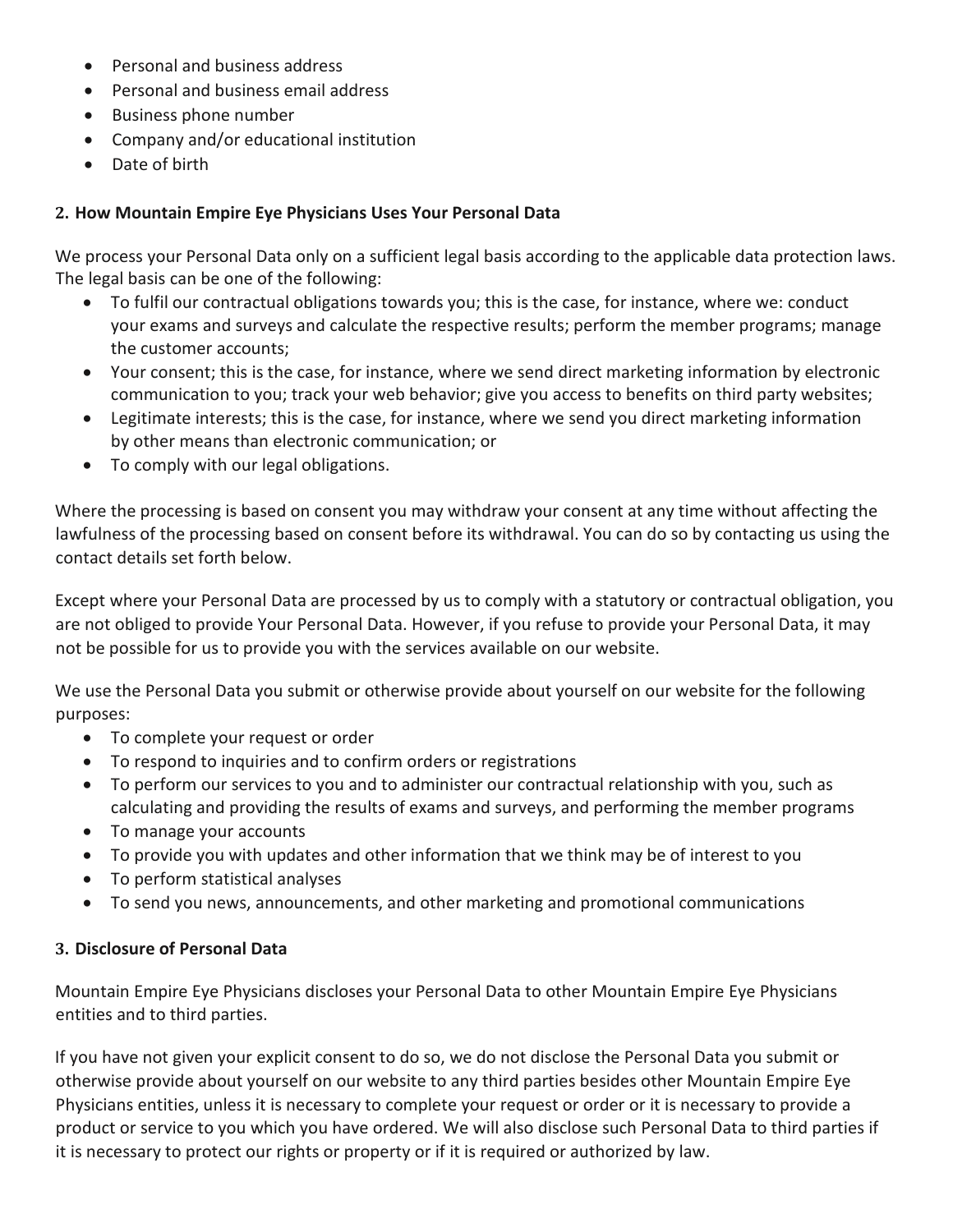We disclose your Personal Data to service providers for marketing automation, process automation, lead capture statistical analysis, research, affinity programs, training and exam delivery, and certification management and fulfilment. A full list of the service providers is available upon request.

We disclose your Personal Data to our business partners for promotion, marketing, and networking. A full list of our business partners is available upon request.

We also disclose your Personal Data to Mountain Empire Eye Physicians affiliates for list purposes, e.g. administration. A full list of the affiliates is available upon request.

However, except as noted in this Privacy Statement, your Personal Data are not used for any other purposes and are not disclosed to any other third parties.

We use non-identifying and aggregate information to better design our website and to disclose to advertisers. For example, we may tell an advertiser that a certain number of individuals visited a certain area on our website, or that certain number of men and certain number of women filled out our registration form, but we would not disclose anything that could be used to identify those individuals, except as noted in this Privacy Statement.

# **4. International Data Transfer**

Mountain Empire Eye Physicians might disclose your Personal Data to entities in other countries as needed to conduct business. This means that the Personal Data may be sent to countries that are located outside the European Economic Area ("EEA") such as the US. We have put in place appropriate safeguards in accordance with the legal requirements to ensure compliance with EU data protection regulations. For more information about the safeguards which are put in place, please contact us at the contact information set forth below.

#### **5. How We Secure Your Data**

Mountain Empire Eye Physicians takes reasonable administrative, technical, and physical precautions to protect your Personal Data from accidental or unlawful loss, misuse, unauthorized access, disclosure, alteration, destruction, and other unlawful forms of processing. Authorized individuals having access to your Personal Data must respect the confidentiality of your Personal Data.

Your Personal Data will be stored only for the time they are needed for the purposes they have been collected and processed for and deleted afterwards. For marketing purposes, we only retain your Personal Data for six months unless you have agreed otherwise.

#### **6. Your Rights**

Where the Regulation (EU) 2016/679 (General Data Protection Regulation) or similar legal requirements apply to the processing you may exercise the following rights: The right to access the Personal Data; the right to rectification; the right to erasure; the right to restriction of the processing, the right to objection of the processing and the right to data portability. If you wish to exercise your rights, please contact us by using the contact information set forth below.

You can also lodge a complaint with your competent data protection authority or privacy regulator.